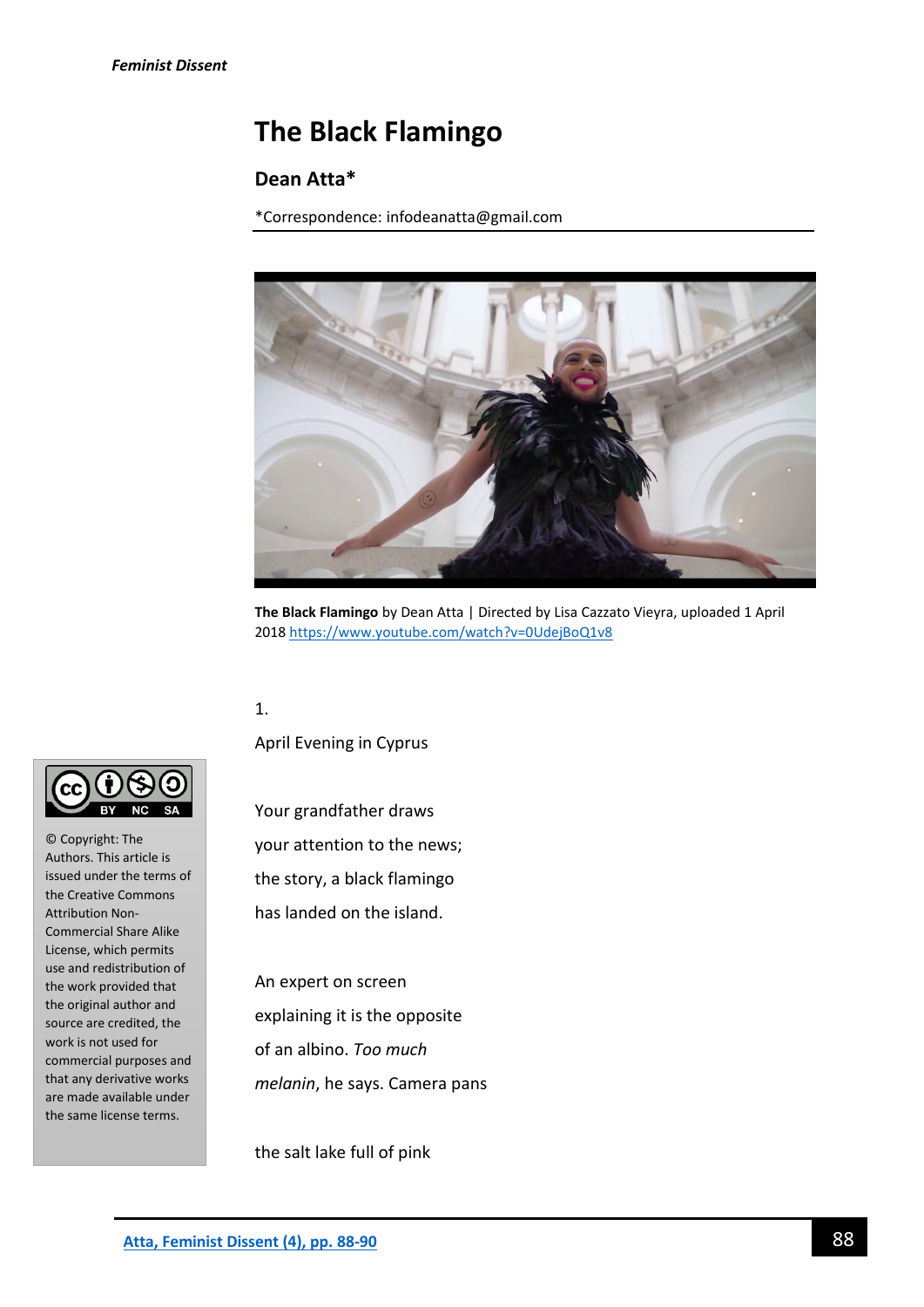#### *Feminist Dissent*

but the eye is drawn to that one black body in the flamboyance.

2. I Want to Be a Pink Flamingo

Pink. Definitely pink. I want my feathers to match the hue you imagine.

I want to blend in. Nothing but flamingoness.

David Attenborough would say, Here we see the most typical flamingo.

Though I don't want to be the most, just typical. A wrapping paper pattern.

I don't want to stand apart. Nothing different about my parts.

My beak just a beak, my head just a head. My neck, body, wings. Simply fit for purpose.

Standing on one leg, just like the rest. Pink. Definitely pink.

3. Another April Evening in Cyprus

Your beach towel and shorts are dry now.